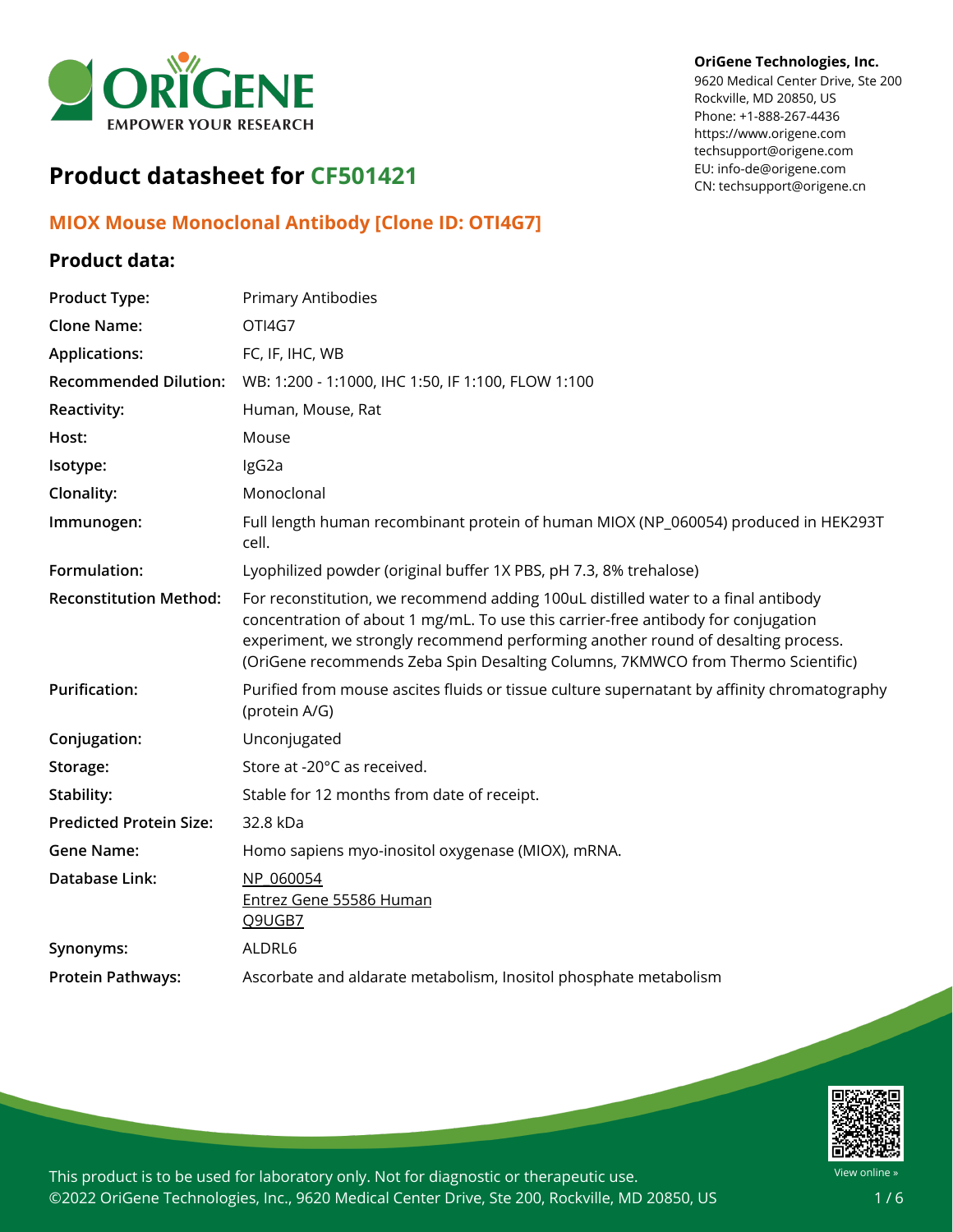

#### **Product images:**

15



HepG2 HeLa SVT2 A549 COS7 Jurkat MDCK PC12 MCF7

HEK293T cells were transfected with the pCMV6- ENTRY control (Cat# [PS100001], Left lane) or pCMV6-ENTRY MIOX (Cat# [RC210070], Right lane) cDNA for 48 hrs and lysed. Equivalent amounts of cell lysates (5 ug per lane) were separated by SDS-PAGE and immunoblotted with anti-MIOX(Cat# [TA501421]). Positive lysates [LY413679] (100ug) and [LC413679] (20ug) can be purchased separately from OriGene.

Western blot analysis of extracts (35ug) from 9 different cell lines by using anti-MIOX monoclonal antibody (HepG2: human; HeLa: human; SVT2: mouse; A549: human; COS7: monkey; Jurkat: human; MDCK: canine; PC12: rat; MCF7: human) (1:200).



Immunohistochemical staining of paraffinembedded Adenocarcinoma of Human breast tissue using anti-MIOX mouse monoclonal antibody. (Heat-induced epitope retrieval by 10mM citric buffer, pH6.0, 100°C for 10min, [TA501421])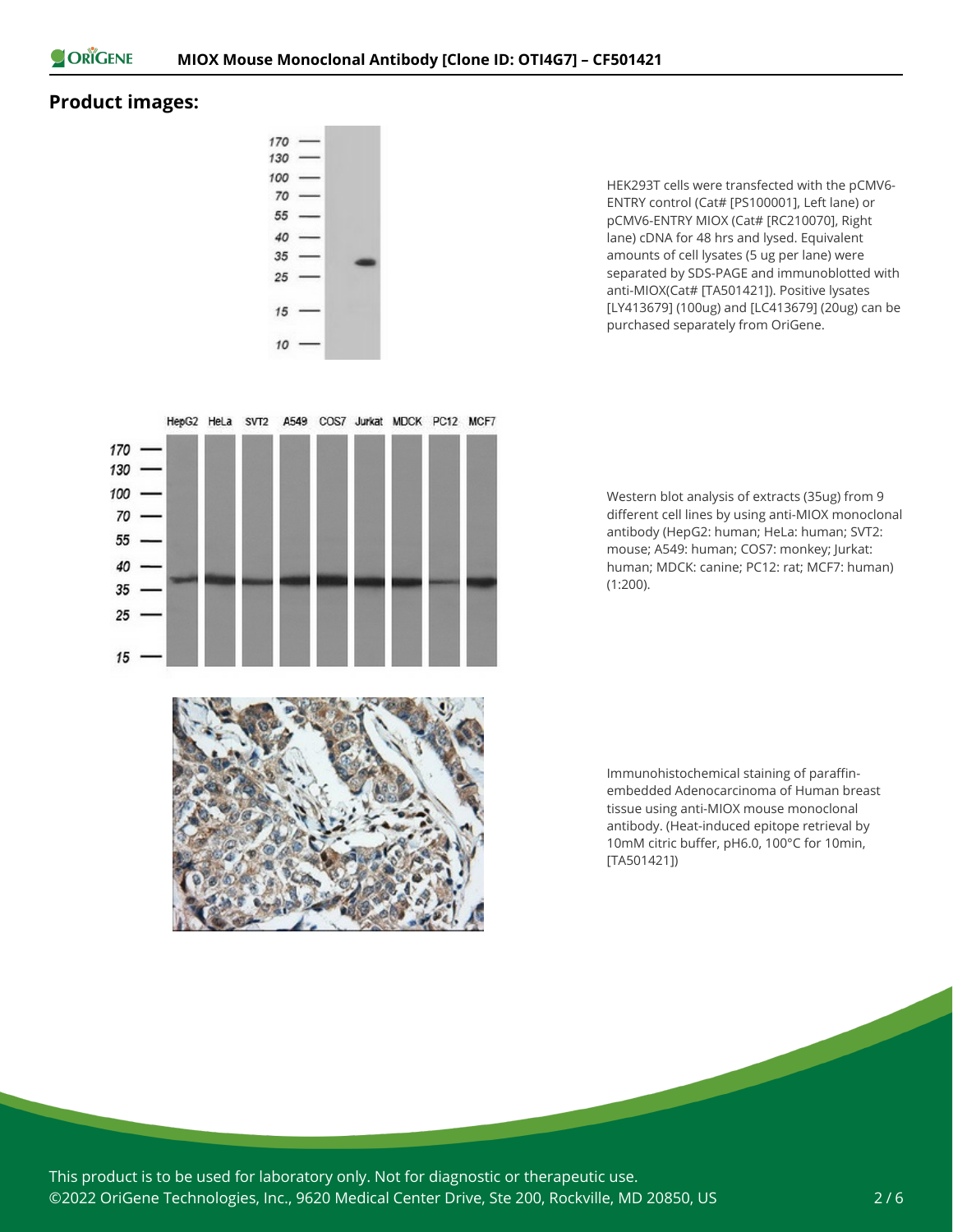ORIGENE



Immunohistochemical staining of paraffinembedded Adenocarcinoma of Human colon tissue using anti-MIOX mouse monoclonal antibody. (Heat-induced epitope retrieval by 10mM citric buffer, pH6.0, 100°C for 10min, [TA501421])

Immunohistochemical staining of paraffinembedded Human Kidney tissue within the normal limits using anti-MIOX mouse monoclonal antibody. (Heat-induced epitope retrieval by 10mM citric buffer, pH6.0, 100°C for 10min, [TA501421])

Immunohistochemical staining of paraffinembedded Human liver tissue within the normal limits using anti-MIOX mouse monoclonal antibody. (Heat-induced epitope retrieval by 10mM citric buffer, pH6.0, 100°C for 10min, [TA501421])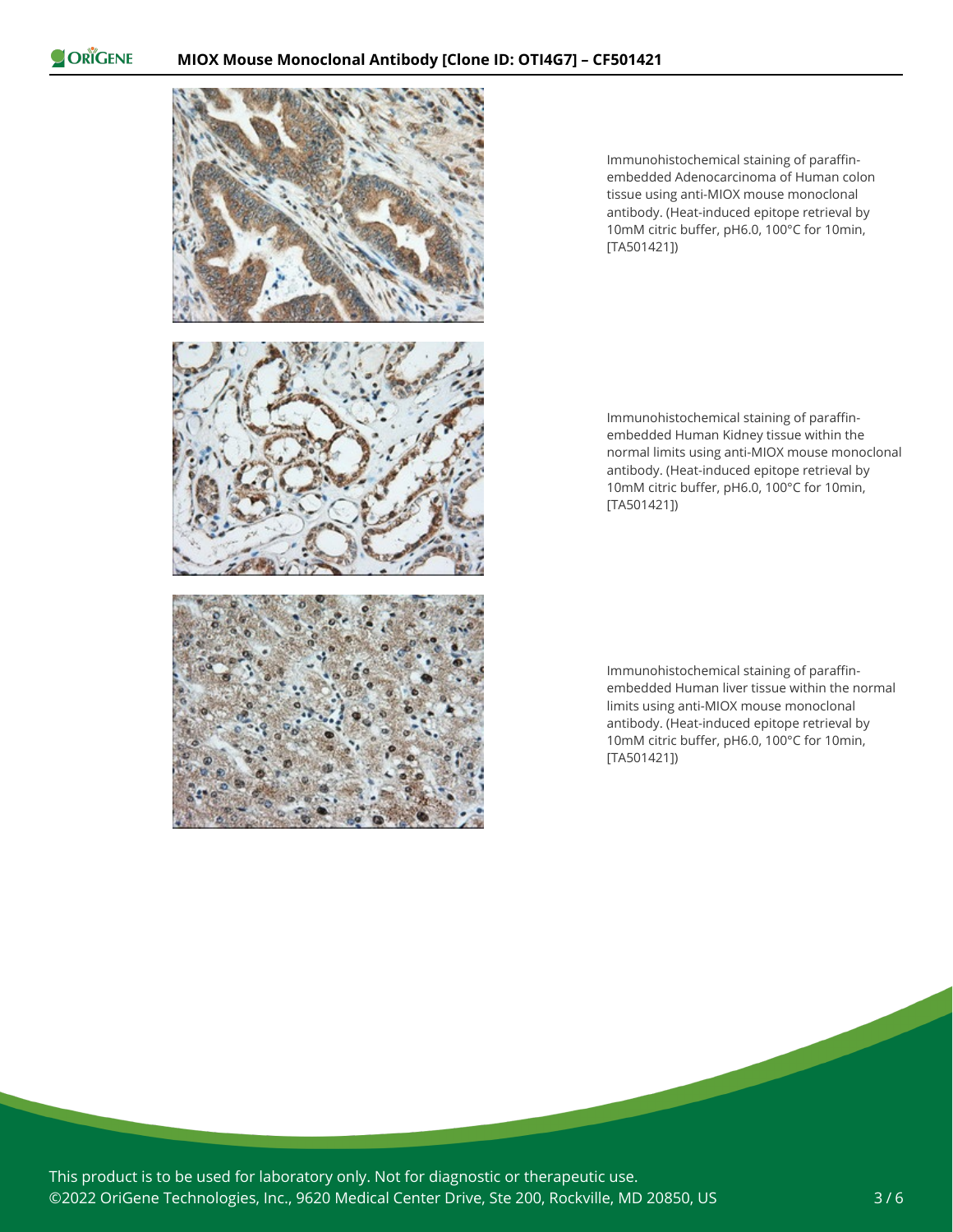ORIGENE



Immunohistochemical staining of paraffinembedded Adenocarcinoma of Human ovary tissue using anti-MIOX mouse monoclonal antibody. (Heat-induced epitope retrieval by 10mM citric buffer, pH6.0, 100°C for 10min, [TA501421])

Immunohistochemical staining of paraffinembedded Human pancreas tissue within the normal limits using anti-MIOX mouse monoclonal antibody. (Heat-induced epitope retrieval by 10mM citric buffer, pH6.0, 100°C for 10min, [TA501421])

Immunohistochemical staining of paraffinembedded Human thyroid tissue within the normal limits using anti-MIOX mouse monoclonal antibody. (Heat-induced epitope retrieval by 10mM citric buffer, pH6.0, 100°C for 10min, [TA501421])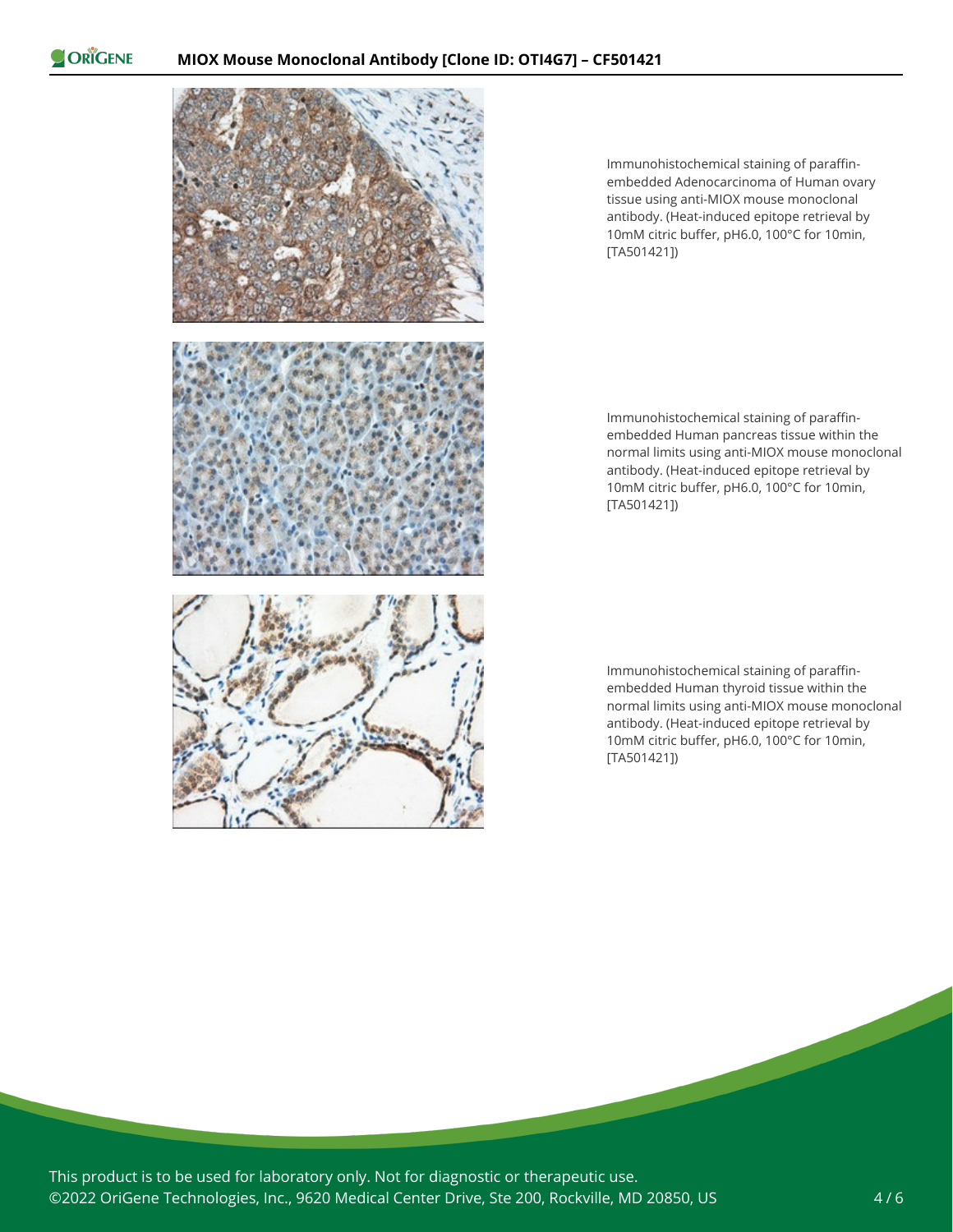ORIGENE



Immunohistochemical staining of paraffinembedded Human endometrium tissue within the normal limits using anti-MIOX mouse monoclonal antibody. (Heat-induced epitope retrieval by 10mM citric buffer, pH6.0, 100°C for 10min, [TA501421])

Immunohistochemical staining of paraffinembedded Human prostate tissue within the normal limits using anti-MIOX mouse monoclonal antibody. (Heat-induced epitope retrieval by 10mM citric buffer, pH6.0, 100°C for 10min, [TA501421])

Anti-MIOX mouse monoclonal antibody ([TA501421]) immunofluorescent staining of COS7 cells transiently transfected by pCMV6- ENTRY MIOX ([RC210070]).